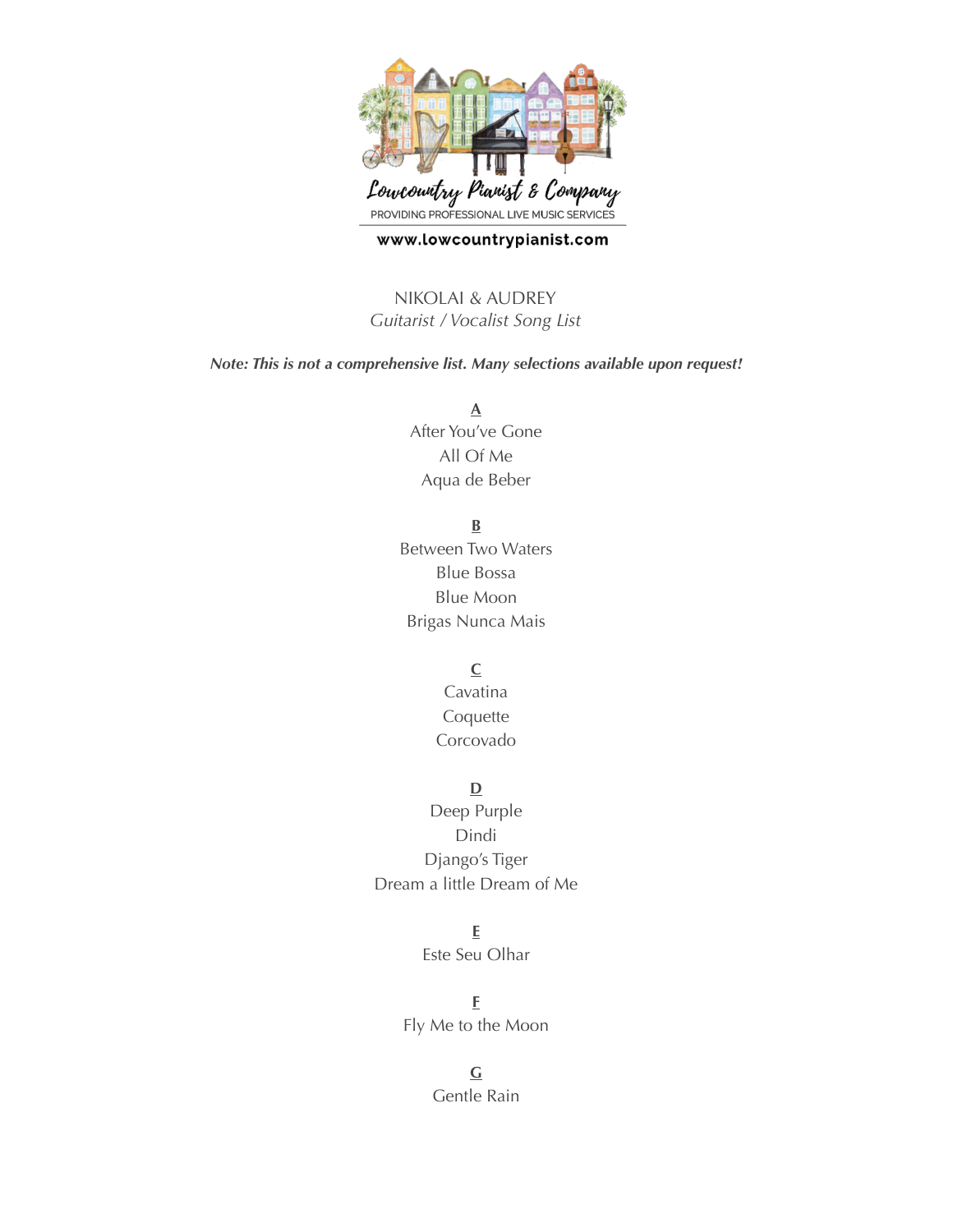$\mathbf H$ Here's That Rainy Day

 $\bar{L}$ I Can't Give You Anything but Love If I Had You In My Life It Don't Mean a Thing I'm in the Mood for Love

> $\mathbf{I}$ Just the Two of Us

 $\underline{\mathsf{L}}$ Lady Be Good Laura Love

## $\underline{\mathbf{M}}$

Mambo Inn Meditation Mediterranean Sundance Minor Swing Misty Moon River

 $\underline{\mathsf{N}}$ 

Nature Boy **Nuages** 

## $\Omega$

O Morro nao tem Vez O Samba Eu Tango On the Sunny Side of the Street One Note Samba Overjoyed

## $\mathbf{P}$

Puttin' on the Ritz